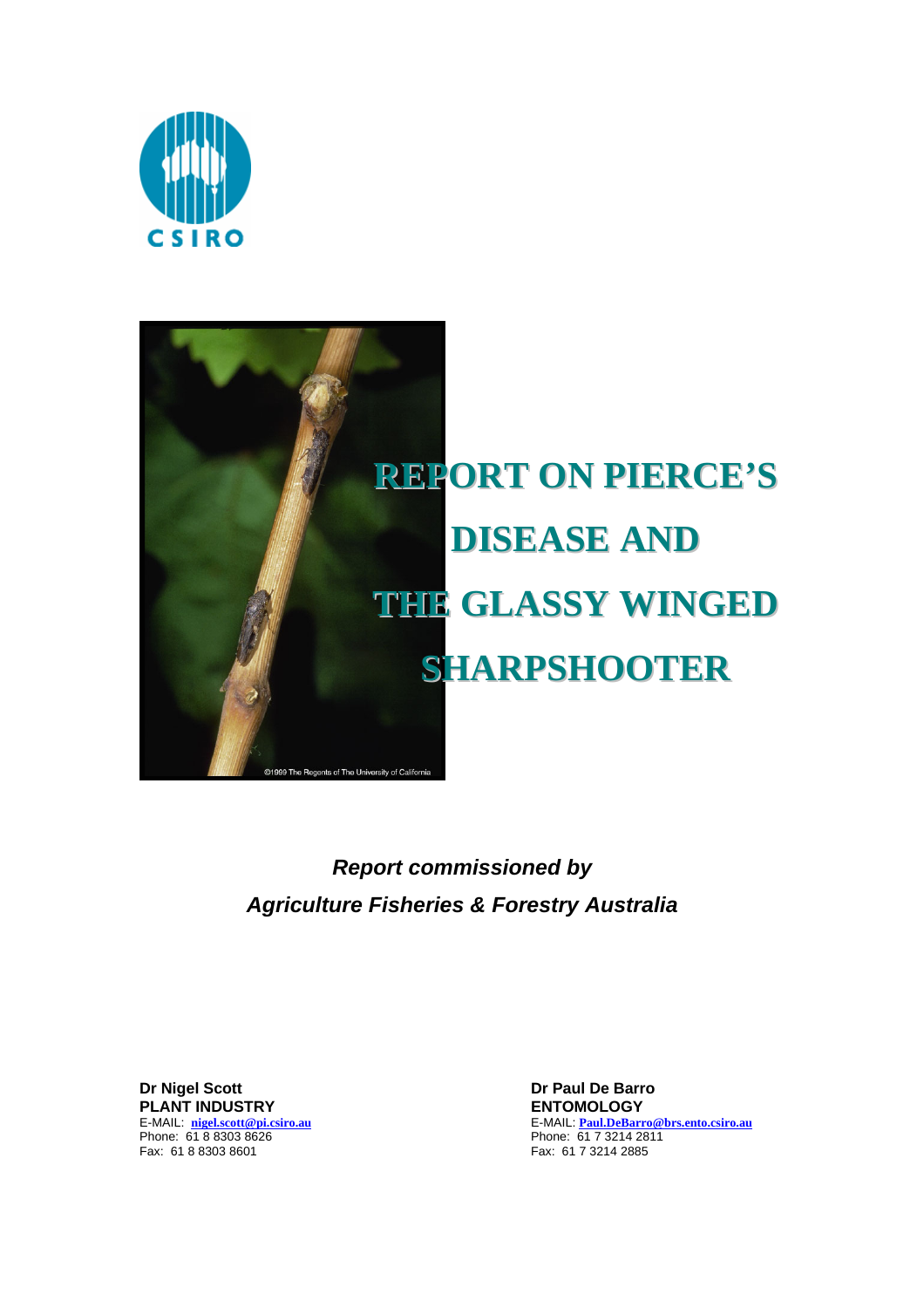# **PIERCE'S DISEASE (PD) AND THE GLASSY WINGED SHARPSHOOTER (GWSS)**

# **A report on Pierce's Disease and the Glassy Winged Sharpshooter in California with reference to the Australian grape industry**

## *Nigel Scott and Paul De Barro, CSIRO*

Following a request from Mr Michael Taylor, Secretary of AFFA to CSIRO, Nigel Scott and Paul De Barro from the Divisions of Plant Industry and Entomology respectively visited California in October 2000 to view first hand the effects of Pierce's Disease and glassy winged sharpshooter in the Californian horticultural situation with particular reference to grapes. The visit was hosted by the American Plant Health Inspection Service (APHIS), Mr Mike Guidicipietro and by the Californian Department of Food and Agriculture, Dr Stephen Brown who arranged the itinerary following discussion with the CSIRO staff.

#### **SUMMARY**

The history of the recent arrival of glassy winged sharpshooter (GWSS) as a serious threat to horticulture in California, let alone viticulture, and the currently increasing rates of infestations of horticultural areas indicate that the situation is changing rapidly. Without stability in California it is difficult to make a real assessment of the risks involved in importing table grapes into Australia. Higher overall GWSS infestation rates in California may significantly increase the risk of insects finding their way into table grape boxes.

## **RECOMMENDATIONS**

In order to ensure that there is a low risk of GWSS reaching Australia, the following procedures should have priority:

- 1. Experiments to establish the survival time of GWSS insects at low temperatures (0  $-1^{0}$ C) both in the summer and autumn phases of their life cycle. This would provide the highest level of security.
- 2. Evidence as to the efficacy of methyl bromide on mortality of these insects should be provided under the packaging regime proposed.
- 3. Evidence as to the levels of methyl bromide concentrations achieved within bunches of grapes packed within plastic bags within the proposed packages within the containers to be sent to Australia. As indicated in this report available evidence suggests that the international standard of  $32g/m^3$  for 2 h at  $21^0C$  methyl bromide concentrations will not be reached.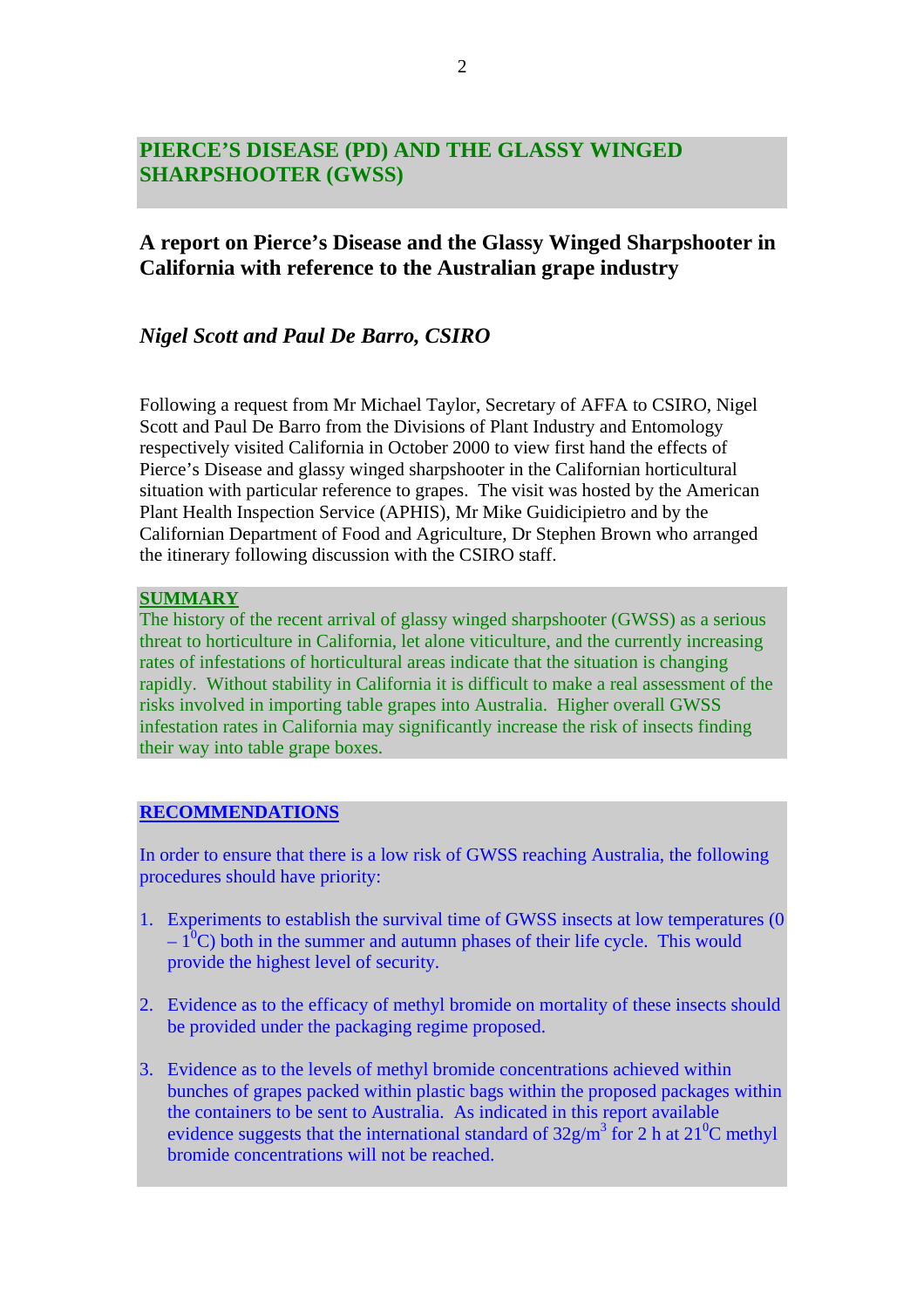4. Methyl bromide fumigation if accepted to be carried out following harvest and prior to chilling in the United States to ensure that methyl bromide fumigation takes place at effective temperatures and to avoid any risk of inadvertent escape of insects that might survive a trip to Australia before fumigation.

#### *Additional Comments*

The threat to viticulture posed by GWSS and Pierce's Disease is not confined to import of table grapes. The occurrence of this insect, its transport on Californian ornamental nursery stock and its polyphagous nature plus the wide range of *Xylella* pathotypes recorded indicates that this insect and the disease would pose a serious threat to the agricultural and horticultural industries of Australia.

#### *Recommendation*

Every effort should be made to ensure that GWSS does not arrive in Australia through sources other than table grapes.

#### **Background**

Pierce's Disease (PD), a bacterial disease of grapes and its associated sharpshooter vectors has been known in California and other parts of the Americas for many years. Until recently the vectors associated with the disease were found almost exclusively in riparian areas and viticulture has co-existed with the disease by avoiding these areas. There is no treatment for vines infected with PD and they die within two to three years of infection. Consequently viticulture in California has been confined to non-riparian areas and the occasional vine, which has been infected by far ranging sharpshooters, is removed. In some cases a cordon infected by riparian sharpshooters can be removed from a vine by pruning.

The situation has changed dramatically in the last two to three years with the advent of the glassy winged sharpshooter *Homalodisca coagulata*. Anecdotal information provided to us by Dr Phil Phillips suggests that the insect has been recorded from time to time in California for many decades. However in 1990-1993 increased numbers of the insect began to appear and by 1997/98 the numbers and habits of this insect were causing serious concern to the viticultural industry as well as other horticultural industries. The threat this insect poses is due in part to the strength of its mouth parts which enables it to penetrate much tougher tissue such as partly lignified grapevine stems and thus have more available infection sites on the plant and in part to its almost universal adaptation to the Californian habitat be it home gardens, viticulture, plant nurseries (a particular hazard), citrus, almonds and a wide range of other host plants.

The polyphagous nature of this insect means that it is capable of spreading PD widely through the viticultural areas of California with no apparent ecological barrier to its movement. We were shown a small new vineyard in Ventura County which may well have survived the riparian sharpshooters and PD in earlier times but was now 30% infected with PD following the year 2000 season's feeding by the GWSS. The vineyard looked unlikely to survive in the longer term. Anecdotal information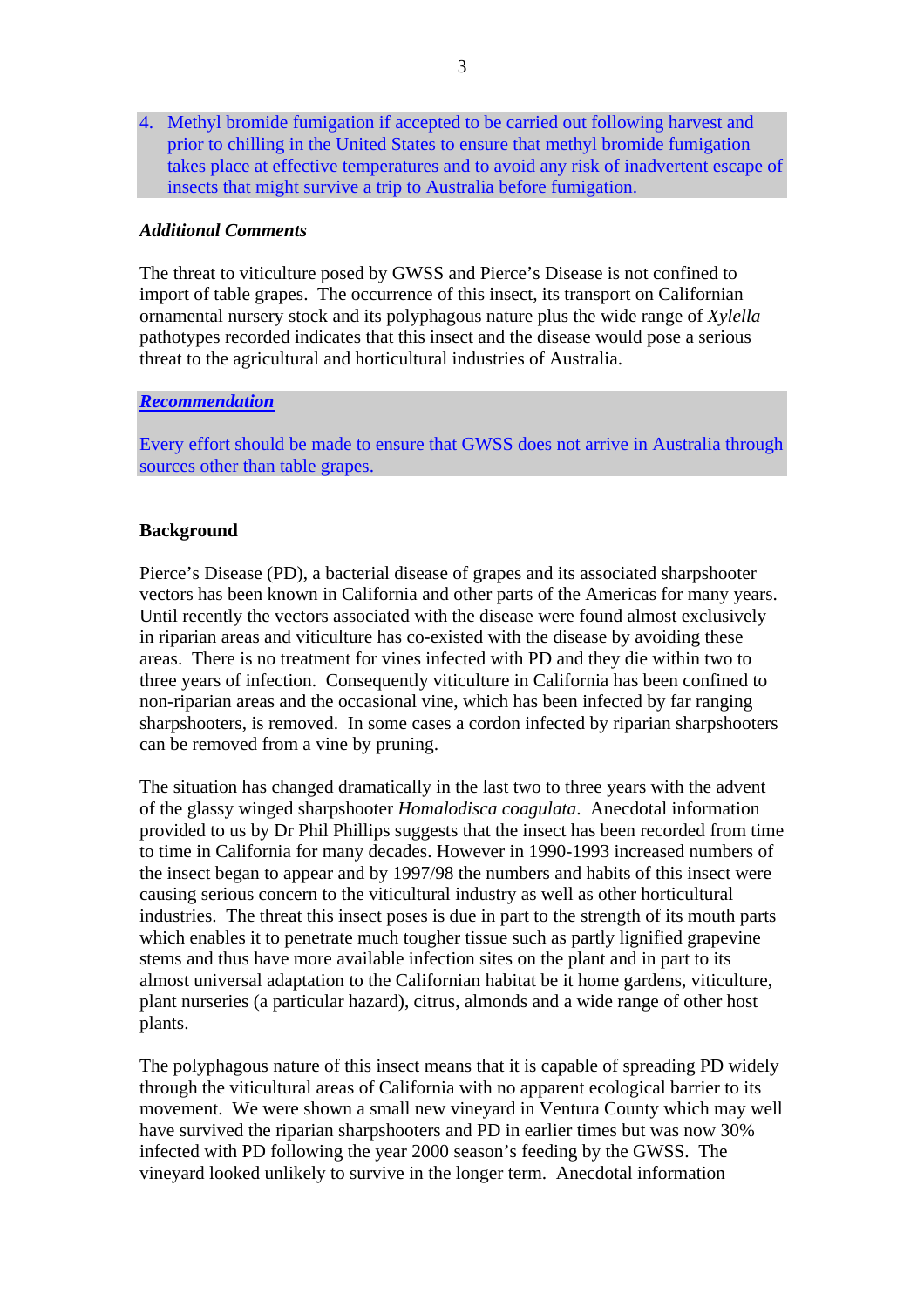reported to us suggests that areas of Temecula are no longer viable for viticulture because of the disease and the insect.

The situation is still changing rapidly in California and in a recent e-mail Dr Phil Phillips gave it as his opinion that the insect was still on the increase throughout California. The map of California showing the infested and threatened areas (Appendix 1) supports this view. In December 2000 a meeting was convened at the University of California, Davis to consider what information was available and actions to take on the insect and the disease. After this meeting Professor M.A. Walker, UC Davis in a personal communication to us in January 2001 reported that there is "a huge information gap in basic and applied aspects of this problem".

#### **Pierce's Disease**

Pierce's Disease is caused by a bacteria *Xylella fastidiosa* a systemic disease of the plant in the xylem. There is no treatment for the disease in grapevines and infected vines die. In some cases an infected cordon can be removed from a vine by pruning, however with the advent of minimal and mechanical pruning, together with GWSS vectoring disease inoculation into lignified tissue, pruning is not a practical option. The spread of the disease is by xylem feeding insects. There are a large number of strains of *Xylella* many of which do not cause disease in grapevines. A recent study of *Xylella* strains isolated from a range of perennial and annual plants showed that those found in grapevines were unique and in a few cases had some commonality with some of the strains found in almonds. They did not appear to be closely related to strains found in other plants such as plums, peach, oak and oleander (Hendson et al., 2001). While not relevant to this report it is probable that GWSS would have similar abilities in spreading other strains of X*ylella* in plants other than grapevines were the insect to establish in Australia.

Xylem feeding insects which could vector PD, do exist in Australia but their habitat is largely grasses and soft tissue plants. It is unlikely that they would infect grapevines. If they did, the problem of spread of PD if it were to establish in Australia would be similar to that which was occurring in California prior to the advent of GWSS, that is the disease spread would be restricted by the habitat of the insects in question. There are no known insects of the GWSS sub-family recorded in Australia.

The spread of PD in mature grapevines is slow and in part depends on the infection point. In the first year only one arm of a grapevine may be infected and show symptoms. We do not have data on the spread of the bacteria in the vine but it appears likely that in a previously healthy, recently infected vine it would be possible to conceive a situation in which an infected table grape bunch that was recently infected but non symptomatic, could get into a box of berries transmitted to Australia. In such case the titre of bacteria will be low and will reduce further during storage and shipping as *Xylella* suffers high mortality at temperatures around 4°C (Purcell and Saunders, 1995). Bunches of grapes from vines which are expressing symptoms of PD are unlikely to be picked as they would show varying degrees of shrivelling.

Purcell and Saunders (1995) showed that the riparian types of sharpshooters were unable to feed on lignified tissue such as the rachis of grape bunches and for the same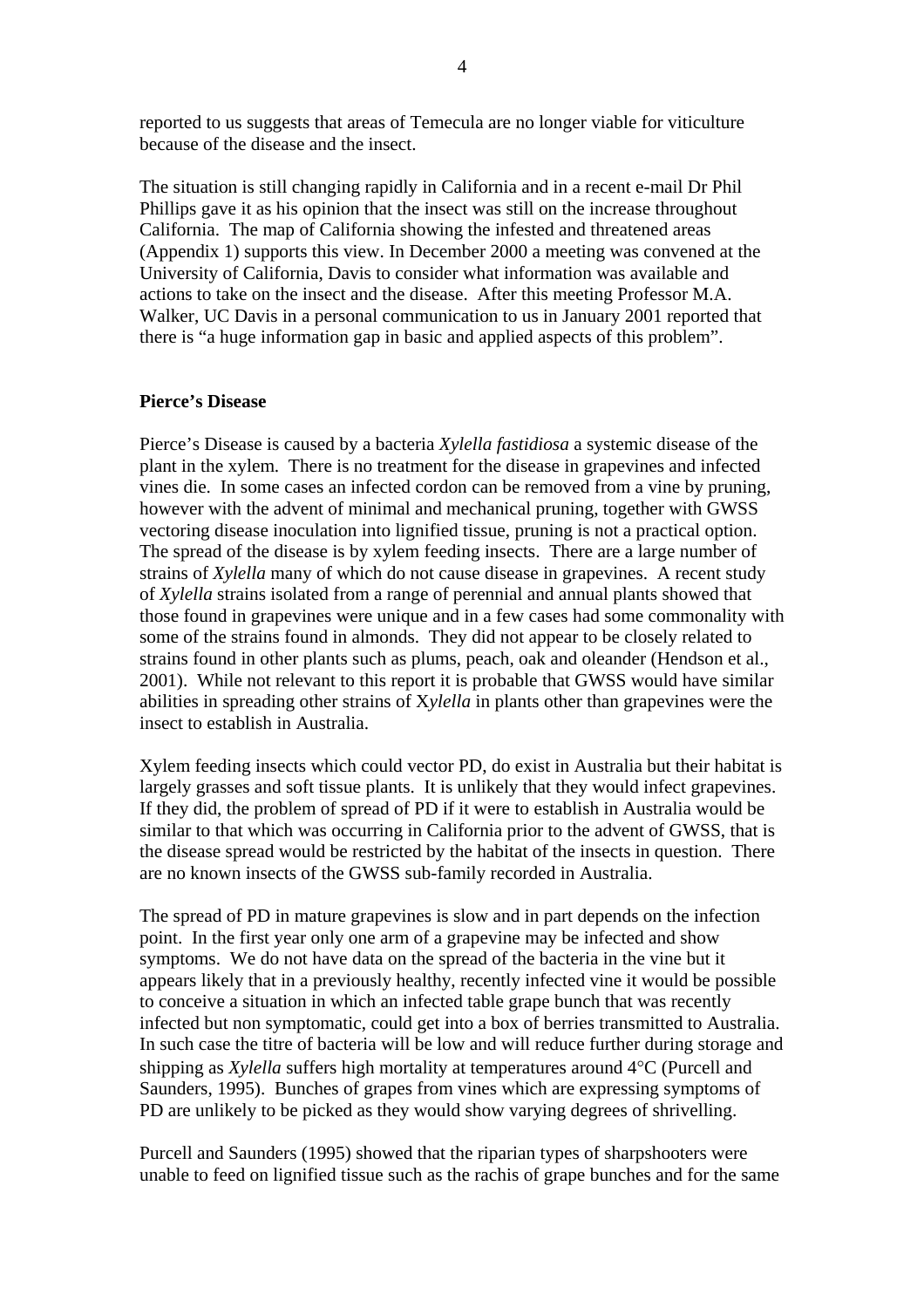reason it is unlikely that any xylem feeding Australian member of the Cicadellidae could feed on discarded stems and rachis. These stylets are also unlikely to be long enough to reach the xylem in berries.

In intact plants the xylem is under negative pressure and insects need to pump fluid from the xylem in order to feed (Raven 1983). Once cut there will be no xylem tension thus as long as the bunch and the rachis is in good condition, a xylem feeding insect with the capacity to penetrate the rachis xylem could acquire xylem fluid. It is possible that GWSS could pick up infected xylem material from the rachis of such infected bunches but the titre of bacteria acquired by the insect in this way would be extremely low.

In these scenarios *Xylella* would be acquired by xylem feeding insects at very low concentration and would have to multiply in the foregut of the insect before the insect could obtain an infectious load of *Xylella*. There is no data to establish whether or not this happens. *Xylella* is transmitted by all stages of GWSS, but infectivity is lost after moulting as the bacterium is not circulatively transmitted.

On available data bunches are a very low risk for entry of the bacterium and a lower risk as a source of *Xylella* for a vector.

The discussion of PD above makes it clear that the main issue in the spread or establishment of this disease is the availability of a vector. Without a vector the disease poses no serious threat to Australian viticulture.

#### **Glassy winged sharpshooter**

The on-going and as yet unfinished experience with GWSS in California shows that every effort should be made to ensure that this insect does not arrive in Australia not only from the point of view of viticulture, the subject of this report, but for many other horticultural and agricultural industries.

The rapid spread of GWSS in California in the last three to four years has been noted in industry articles (Phillips 1998) and is shown by the size of the infested areas published by CDFA, (Appendix 1) with all but one southern County infested and virtually all Counties at risk.

There are two likely reasons for this rapid spread. The first is the shift from the broad spectrum insecticides to more narrowly active insecticides. This has led to a resurgence in the numbers of sap-sucking insects that had previously been suppressed.

The second is the relatively slow rate of population increase characteristic of a bivoltine (2 generations/year) species such as GWSS. The initial incursion or population was probably a few individuals quite possibly from egg batches. With a two generations per year rate of increase it is likely to take at least six or ten years before such a pest becomes noticeable. It seems likely that GWSS numbers and the area infested will continue to increase until much of California is included. There is no evidence that the rate of spread is slowing and in a response to recent questions, Dr Phil Phillips of CDFA gave us his opinion that the rate of infestation and the area of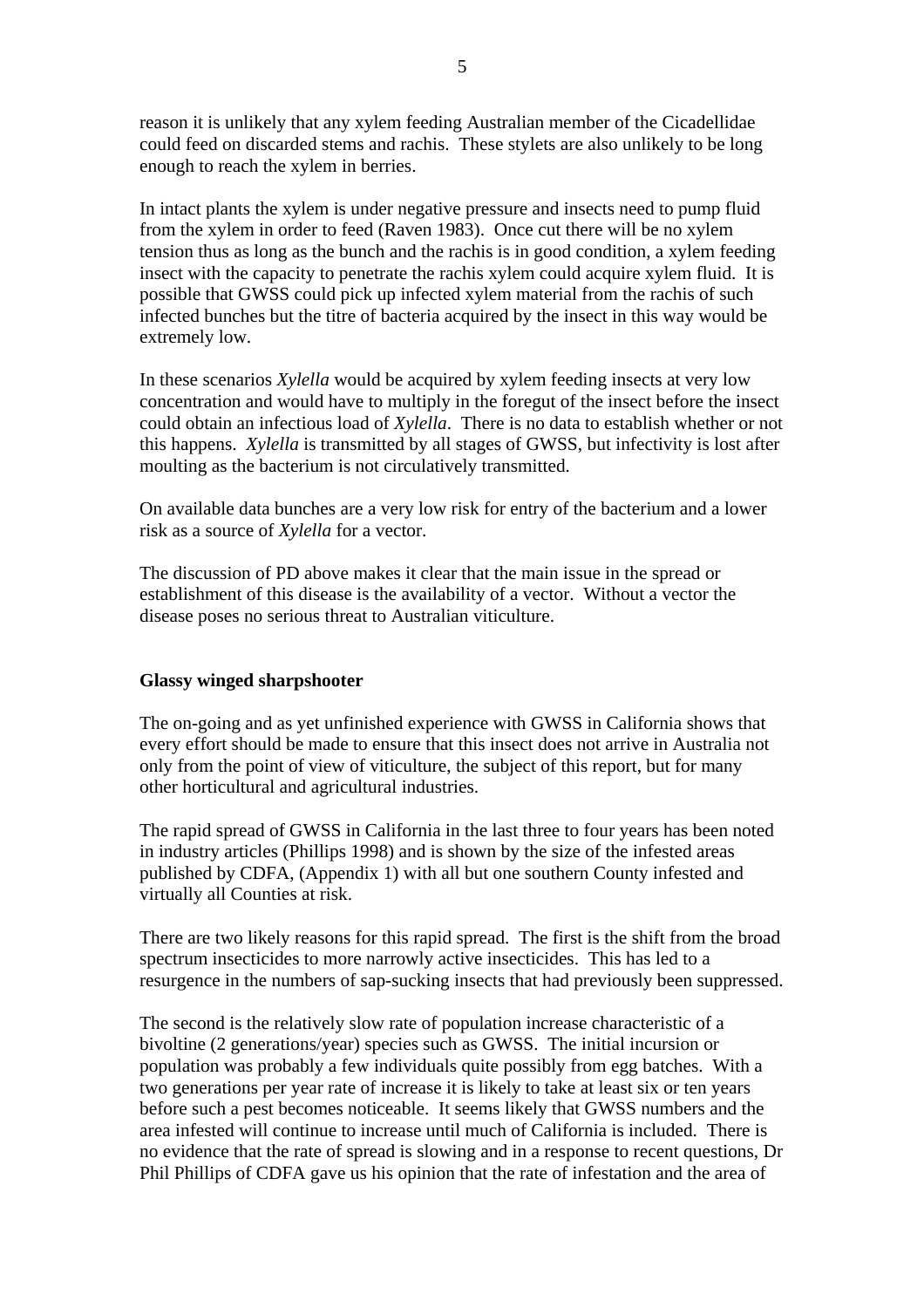infestation was still increasing (personal communication 29/11/2000). This anecdotal information is backed up by the unexpected occurrence of an outbreak recorded in Tulare County in late October where significant numbers of GWSS were discovered in a packing house (CFBFA alert 1/11/2000).

In the early part of the table grape season in the United States, May, June and July, the insect is extremely active and all forms can be found in the vineyards and in other orchards. From August to November juvenile life stages are not present and adults become increasingly rare. Eggs occasionally occur but are very uncommon. Reproduced below is the generalized life cycle of GWSS produced by the University of California extension service.



*From UC Davis Cooperative Extension Service* 

The risk of the insect arriving in Australia must be in some part related to the number of insects in the source areas from which table grape exports originate. Thus in the early part of the table grape season when the insect is extremely active and all forms of the insect can be found in vineyards and in other orchards the risk must be higher. In August to November juvenile life stages are not present and adults become more rare. Eggs occasionally occur but are very uncommon. The risk may be lower at these times. We were told that there have been no observations of eggs laid on berries or bunches and that the maximum number of insects would appear to be present from June onwards. Their habitats in later parts of the year are not clear, but the report from the Tulare County packing shed referred to above is disturbing as this indicates an infestation in an hitherto unreported area, namely a packing shed. We were told that most, if not all, table grapes were packed in the field but may still pass through a packing shed for palletizing or containerization. This observation highlights the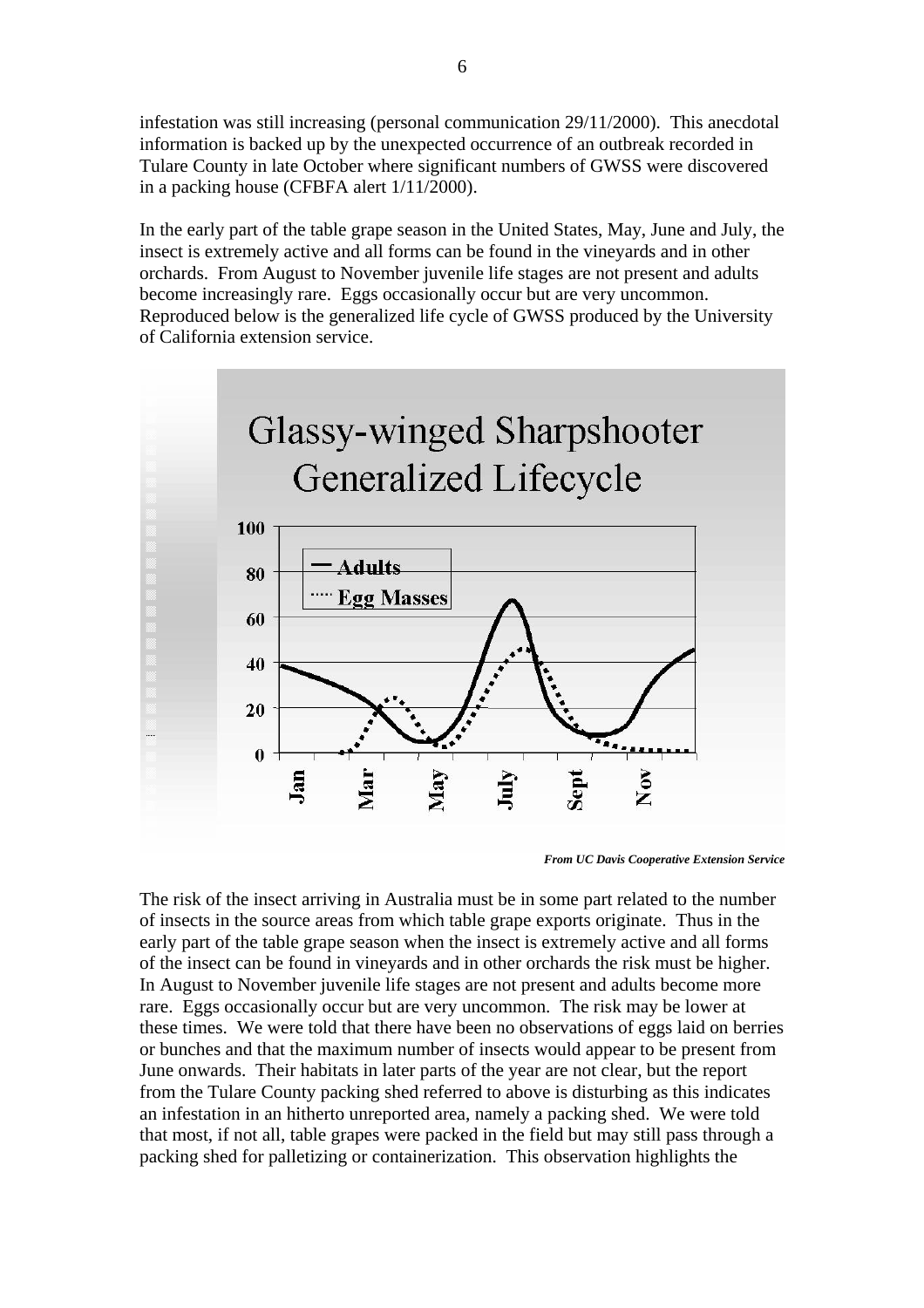necessity of packing shed hygiene as GWSS could find its way into packaging and products stored in the sheds.

## **RECOMMENDATION**

If field packed table grapes pass through a packing shed or are packed in a packing shed then the packing shed should also be inspected for GWSS infestation.

The activity of the insect is temperature dependent. The following points related to GWSS are a collection of largely undocumented observations and anecdotal information we acquired while talking to all those involved. They were consistent with our own observations and our knowledge of the insect. We have no reason to doubt them.

At temperatures above  $60^{\circ}F(15^{\circ}C)$  the insect undergoes short flights and hops while above 65°F the insect flies readily. There is no night picking of table grapes and it is likely that much of the picking period will be above 65°F and GWSS will be able to fly.

In weather below 15°C the insect falls from the trees to the ground and thus could fall from vine to grape picking boxes. In this situation it also tends to return to its previous position as after falling from the tree or vine it reorientates itself in the direction of the trunk, crawls back to the trunk and up the tree.

There is no evidence that eggs are laid on any part of the grape bunch including the stem rachis and berry. Eggs are only found on the underside of leaves. Grapevines are a less preferred host for GWSS but will suffer from serious infestations if they are adjacent to either infested nurseries or to citrus. Unlike the other common sharpshooters the proximity to riparian habitats does not affect the occurrence of GWSS.

There are many other hosts for GWSS including the ubiquitous oleander which lines Californian highways but these hosts are not necessarily hosts to the grape infecting strains of *Xylella*. Hosts for GWSS can be divided into feeding hosts and egg-laying hosts although eggs laid onto some hosts species do fail to hatch.

## **Survival of GWSS under adverse conditions**

GWSS generates ammonia as a waste product which is toxic to the insect. It thus has a very high requirement for water throughput which accounts for the individual insects passaging as much as 15ml of water per insect per day (Anderson et al 1989). The population chart above suggests that significant numbers of GWSS over winter in California but their water requirements, ammonia production and survival characteristics during this period are not known.

Phil Phillips reported to us experiments which he had done with caged insects showing that above 60°F in the absence of a food source there was 100% mortality in two to three days. At the lower temperatures encountered in September, October,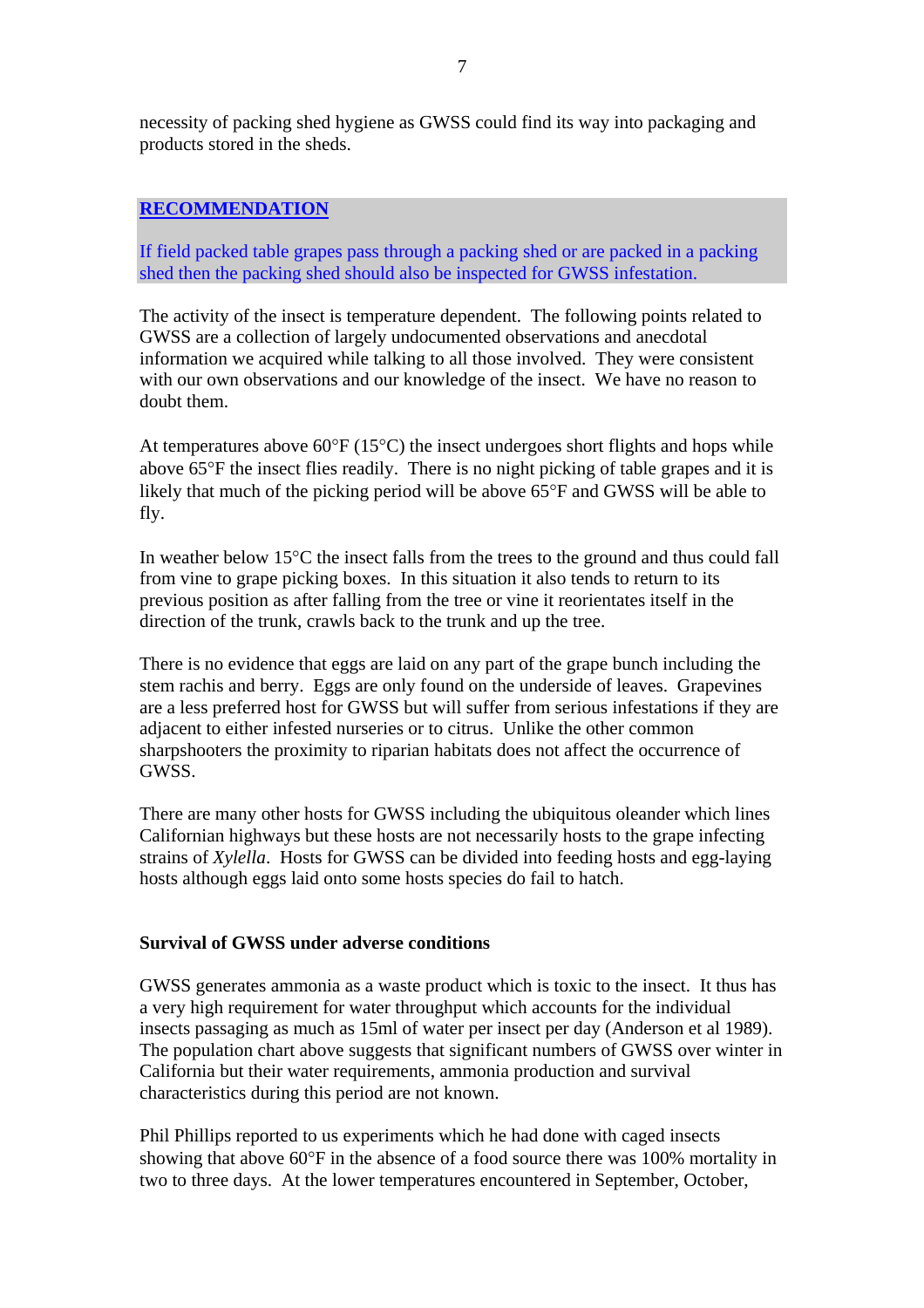November in California, up to four days' survival without feeding had been observed. In cold weather the insects appeared to be immobilised. The probability of survival at  $0 - 1$ <sup>O</sup>C is unknown.

APHIS has commissioned experiments to determine the life span of insects at low temperatures. Guidicipietro (e-mail of 1/12/2000) has reported that the two experiments done so far have given equivocal results and no data is yet available. A third experiment is reportedly in progress but no results are yet available and he states that it may be that insects can survive at low temperature.

There is no data on methyl bromide toxicity of this insect but it seems likely that standard methyl bromide fumigation conditions would kill the insect. Given the seriousness of an Australian infestation this should be checked.

## **RECOMMENDATION**

Normally it is not practical to check methyl bromide toxicity on every insect of quarantine concern. However, given the serious consequences of an infestation by this insect, its sensitivity to methyl bromide should be checked.

Studies by Harris et al. (1984) showed that in TKV boxes with grapes packed into transparent perforated polyvinyl bags, MeBr concentrations achieved within the bags were marginal with respect to the required level of  $32g/m^3$  for 2 h at  $21^0C$ . In the extruded polystyrene boxes the concentrations achieved were well below the specified levels. Whether packed in TKV or extruded polystyrene boxes the table grapes we saw were sub-packed in perforated whole plastic bags before being packed extremely tightly into the boxes. It seems very unlikely that methyl bromide would penetrate these tightly packed boxes and achieve the required concentrations within the polyvinyl bags to kill any insects. The data from Harris et al. (1984) would appear to support this conclusion.

## **RECOMMENDATION**

If methyl bromide fumigation is proposed and accepted as a way of controlling potential GWSS infestations of table grape shipments, we unequivocally recommend that the concentration of MeBr be measured within grape bunches within the plastic bags within the tightly packed polystyrene and TKV boxes. We also recommend that any fumigation be performed before cooling storage and transport of grapes to avoid any risks associated with fumigation at destination.

In California there has been a restriction on the movement of bulk wine grapes from infested areas and all movements have been inspected. In 40,000 shipments so far no insects have been detected in any. There is no restriction on the movement of table grapes in California from infested areas. In Southern Kern County from mid June to August 2000, 10,000 cartons of table grapes from infested vineyards adjacent to infested citrus orchards have been inspected. No GWSS were recovered. At these times as indicated above all life stages would have been present in infested vines. Between 1/7/98 and 3/6/99 there had been 2,791 phytosanitary inspections certifying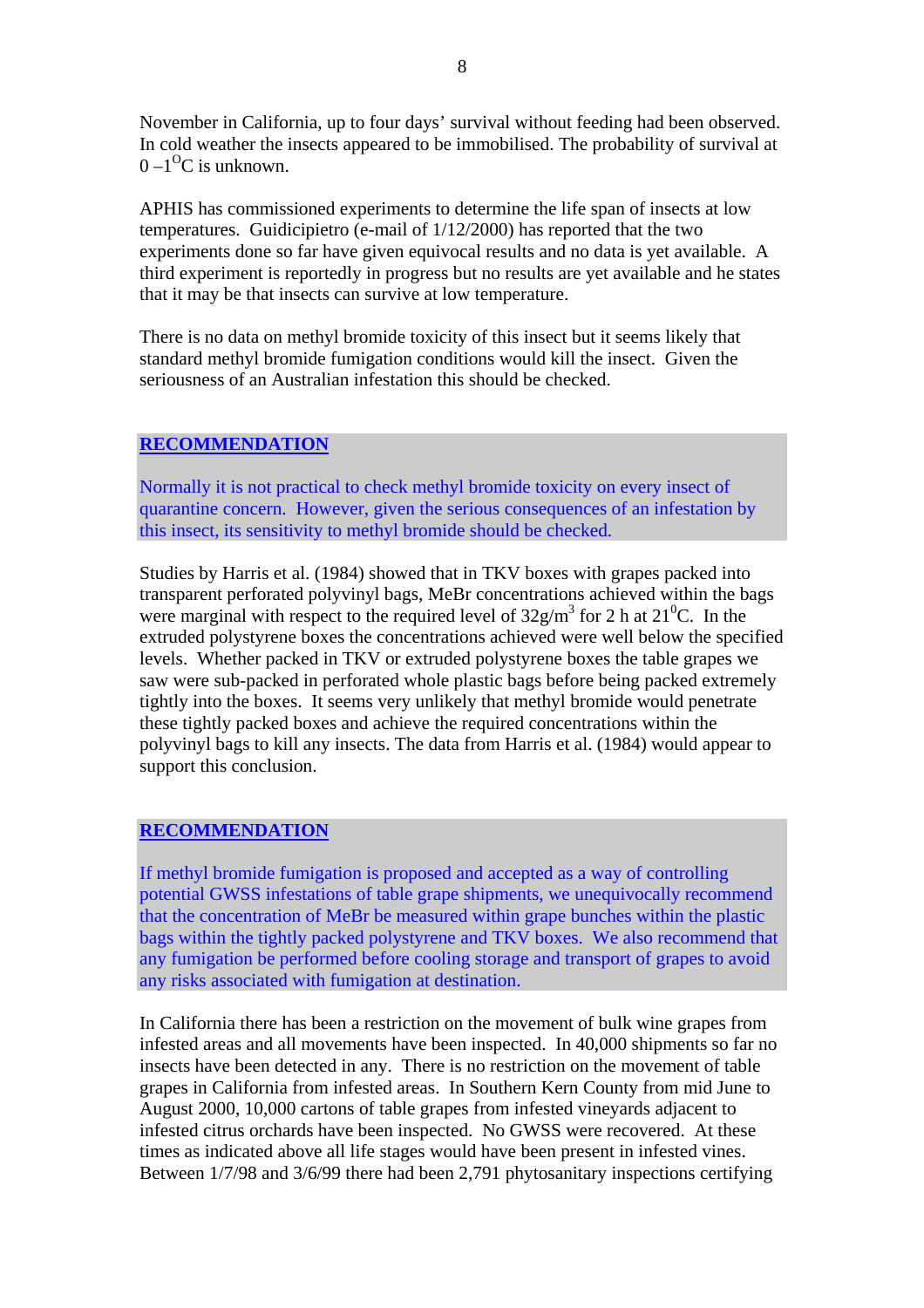10,125,722 cartons of table grapes. These involved 156,063 cartons being inspected. During this period there were lower levels of GWSS than had been observed in 1999/2000 but in no case was a GWSS of any life stage recovered. So far approximately 9 million cartons of table grapes have been exported with 2% being inspected and no GWSS have been found.

Similar concerns to those expressed in Australia have also been expressed in New Zealand. A press release from the Minister of Agriculture and Forestry, New Zealand (2000) relates that there has never been an interception in New Zealand of the sharpshooter or any related species in Californian table grapes, nor has there been any interceptions of the insect during pre-export inspections in California.

In the field picking and packing operations we saw there was a low opportunity for insects to get in to the packages. At the same time the protagonists of table grape export insist that the insect was so big that if it did get into a packet it would be seen on inspection and this may be true. They also insist that the insect is frightened by picking activities and flies away. Our observations, referred to above, suggest that the insect may well return if it is hot weather. If the weather is cooler the insect may be sufficiently inactive to fly or even crawl away, so the risk of an insect falling into a package at low temperatures would be higher.

Turner & Pollard (1959) reported that GWSS undergoes a "partial hibernation". Presumably this means that at low temperatures the insect is able to slow its metabolism. While the insect appears to be unable to survive low field temperatures experienced in autumn and winter without feeding, none of these temperatures are as low as the  $0-1<sup>0</sup>C$  used for storing and shipping table grapes.

It seems likely that insects could survive in a box that had been chilled and moved to Australia by air transport over a time period of two to three days. It is much less clear how long the insect would survive by sea transport which may take anything from 12- 18 days

## **RECOMMENDATION**

In the absence of firm data on insect survival at low temperatures packed table grapes should be kept in secure storage for at least twelve days at low temperature before access to market.

We see the issue of insect survival as being a critical one to manage. Bearing in mind the different climatic conditions in which the insect survives through a complete Californian year, if it were possible to establish that at all phases of its life cycle, the insect was unable to survive a prolonged period of cold treatment this would be an ideal way of ensuring that no insects arrived in Australia.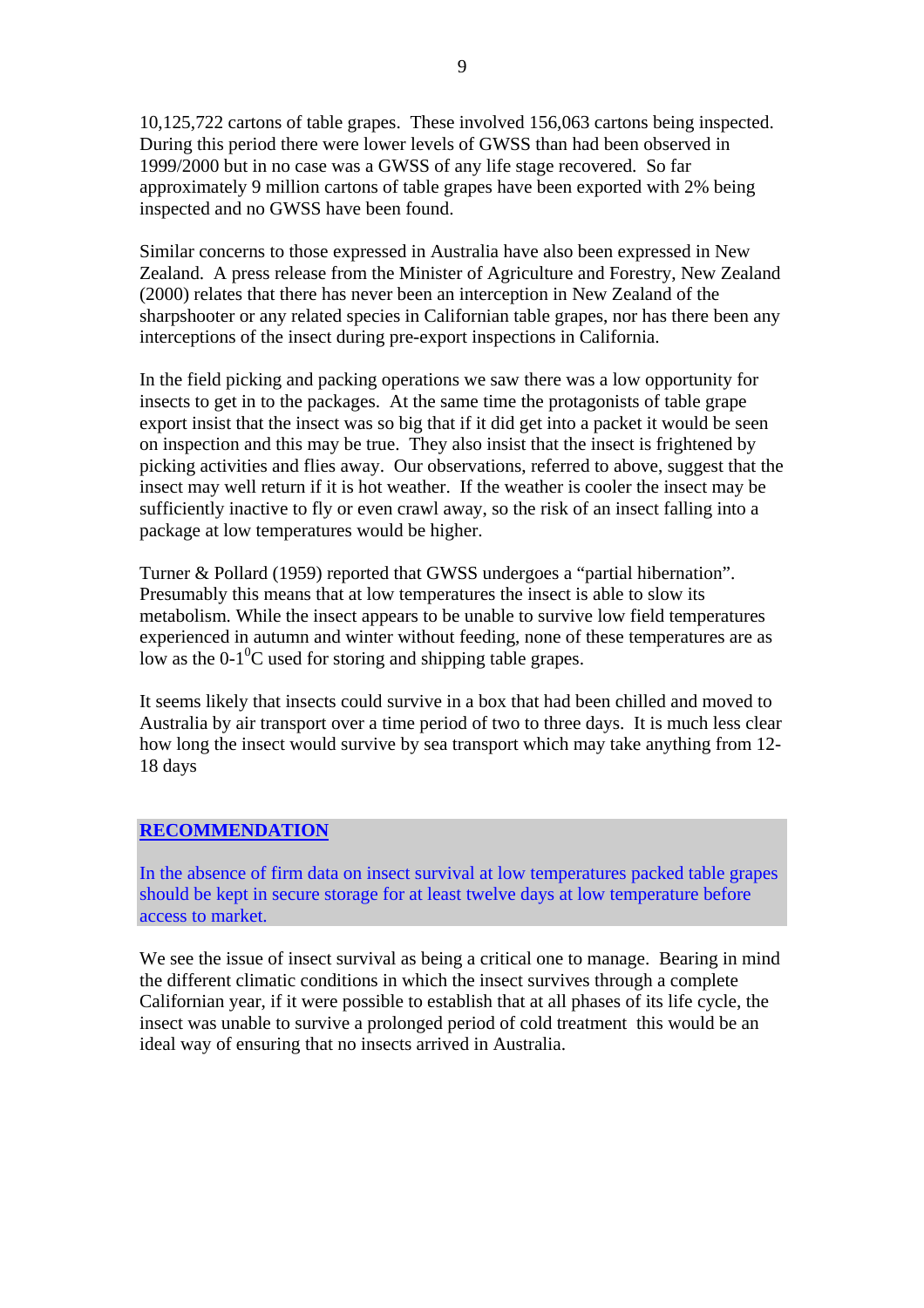## **RECOMMENDATION**

The experiments initiated by APHIS to determine the survival of the insect at reduced temperature should have the highest priority. If it were possible to establish that the insect could not survive a prolonged period at 0-1°C then this would remove the need for methyl bromide fumigation with the consequent difficulties of ensuring that the fumigation is adequate and would remove the threat of the entry of the insect to Australia. Such experiments will need to be done in two distinct conditions:

- 1. with the insect in its active phase as encountered in spring, summer and early autumn; and
- 2. with the insect in late autumn where its metabolism is currently unknown but may well be different in terms of survival to that encountered in summer.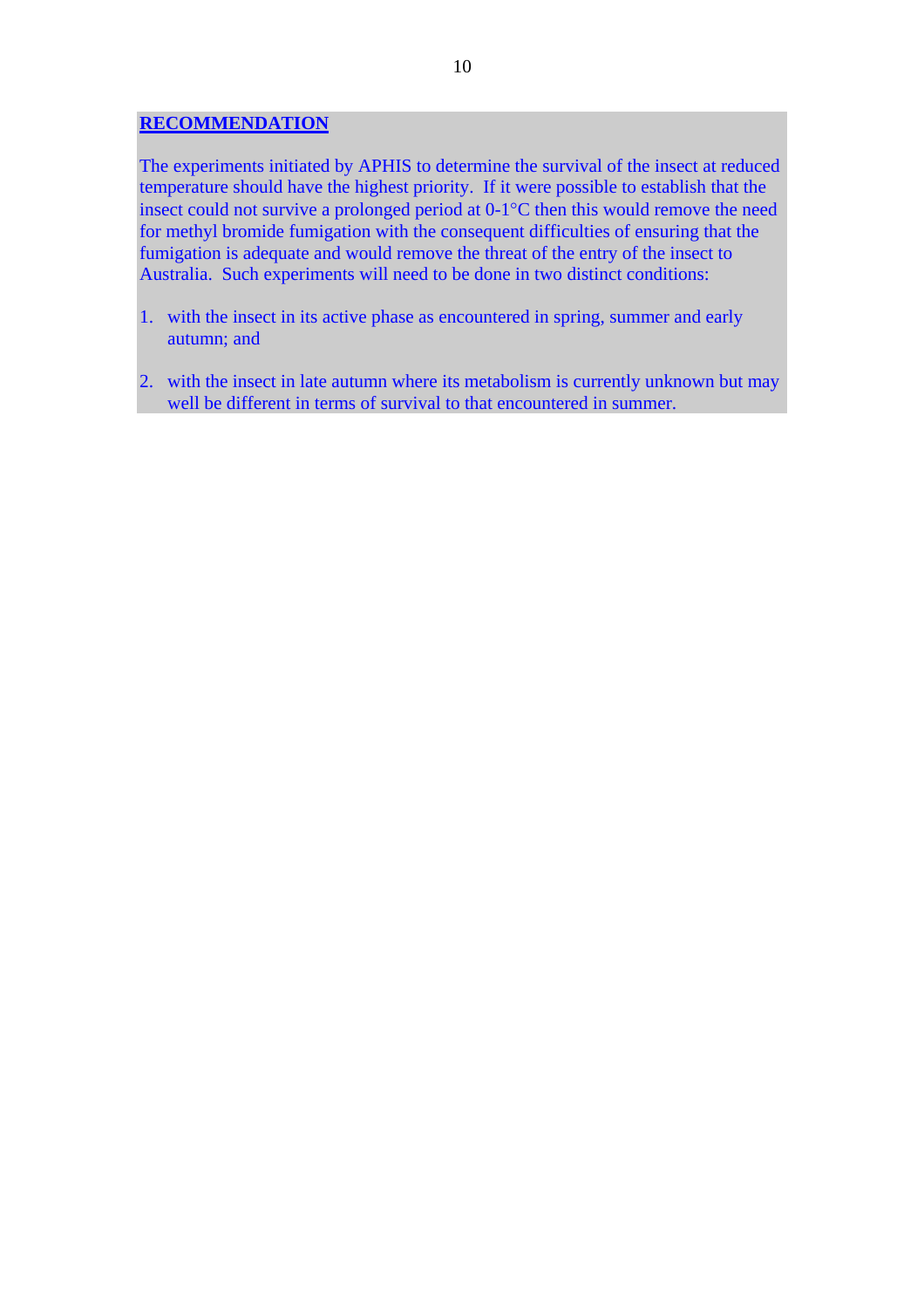# **Itinerary – September for Dr Nigel Scott, Assistant Chief/Horticulture Sector Coordinator, CSIRO Plant Industry and Dr Paul De Barro, Project Leader, CSIRO Entomology accompanied by:**

| Dr Michael "G" Guidicipietro                     | U.S. Department of Agriculture, Animal & Plant<br>Health Inspection Service, Plant Protection &<br>Quarantine (APHIS)                                                                                                                                 |
|--------------------------------------------------|-------------------------------------------------------------------------------------------------------------------------------------------------------------------------------------------------------------------------------------------------------|
| Dr Stephen Brown                                 | Californian Department of Food and Agriculture                                                                                                                                                                                                        |
| <b>Monday 25 September</b>                       | Dr Phil Phillips,<br>Area IPM Advisor, University of California<br>Cooperative Extension<br>riparian area Ventura<br>GWSS vineyard Ventura<br>Non GWSS vineyard Ventura<br>GWSS infested Citrus orchard                                               |
| <b>Tuesday 26 September</b>                      | Mr Jack Marks, Kern County, Dept of<br>Agriculture<br>-Mr James Rudig, CDFA, Fresno<br><b>Bakersfield</b><br><b>Field Packing Operation</b><br>Large Packing Shed, Bakersfield<br>$\blacksquare$<br>Vineyard adjacent GWSS infested Citrus<br>orchard |
| <b>Wednesday 27 September</b>                    | Dr Terry Lee, Vice President – Research $\&$<br>Technical Services, E & J Gallo Winery<br>Dr Sandy Purcell, UC Berkely<br>Prof M. Andy Walker, UC Davis                                                                                               |
| <b>Thursday 28 September</b>                     | Prof Bruce Fitzpatrick, UC Davis<br>Mr Vernon Harrington, APHIS, Sacramento<br>Dr Robert Dowell, CDFA, Sacramento<br>Dr Conrad Krass, CDFA, Sacramento<br>Mr Bob Wynn, CDFA, Sacramento<br>Dr Ray Gill, CDFA, Sacramento                              |
| <b>Friday 29 September</b><br>(Dr Paul De Barro) | Dr Matthew Blua, UC Riverside<br>Assoc Prof Richard Redak, UC Riverside<br>Dr David Morgan, UC Riverside                                                                                                                                              |

 $\begin{array}{c} \hline \end{array}$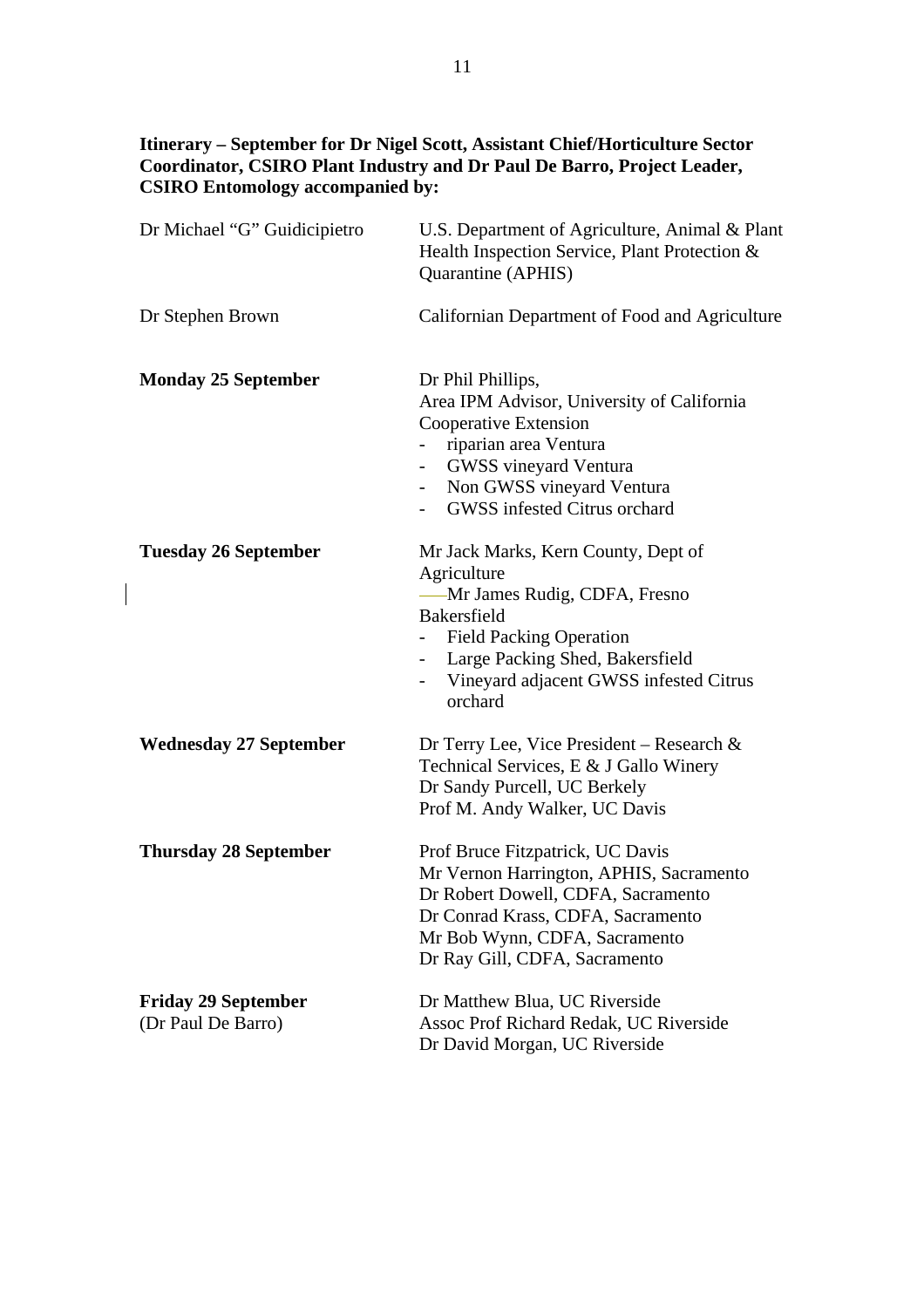## **Website references:**

http://plant.cdfa.ca.gov/gwss/ California Dept of Food and Agriculture

http://danr.ucop.edu/news/MediaKit/GWSS.shtml University of California, Davis Agriculture and Natural Resources

http://www.efarm.org/Presentations/pp-Glassy\_Winged\_SS/glassy.htm Uni of California Cooperative Extension (Phil Phillips slide presentation)

http://www.ucr.edu/news/gwss/ Univ of California, Riverside

http://www.cfbf.com/gwss.htm California Farm Bureau Federation

http://www.entomology.ucr.edu/information/gwss/ Uni of Calif Riverside, Dept of Entomology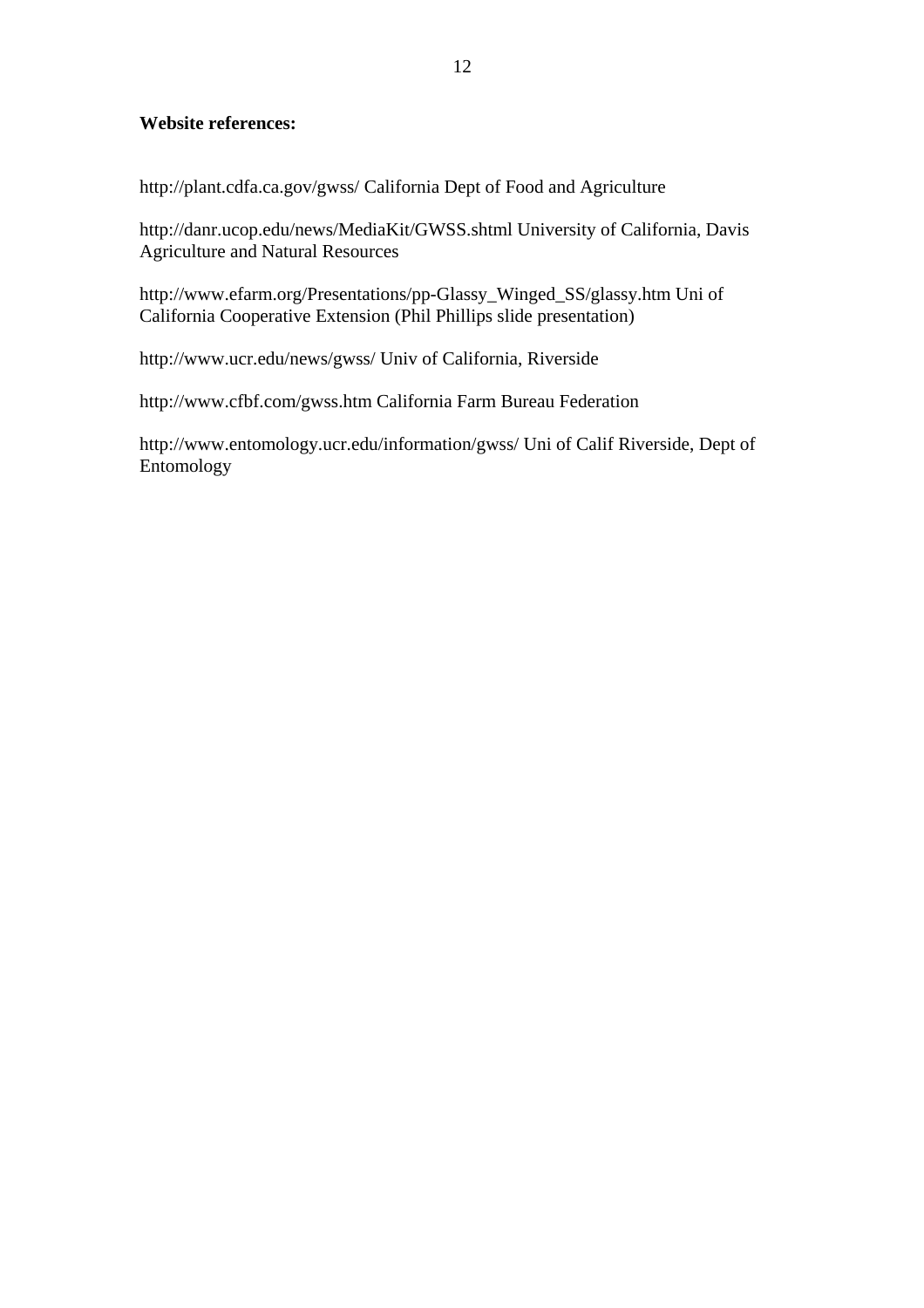## **References**

Andersen PC, Brodbeck BV, Mizell RF 1989. Metabolism of amino acids, organic acids and sugars extracted from the xylem fluid of four host plants by adult *Homalodisca coagulata*. Entomologia Experimentalis et Applicata 50:149-159.

Andersen PC, Brodbeck BV, Mizell RF 1992. Feeding by the leafhopper, *Homalodisca coagulata*, in relation to xylem fluid chemistry and tension. Journal of Insect Physiology 38:611-622.

Harris CM, Harvey JM, Fouse DC 1984. Penetration and retention of methyl bromide in packaged table grapes. American Journal of Enology and Viticulture 35:5-8.

Pollard WF, Turner HN 1959. Life histories and behaviour of five insect vectors of phony peach disease. USDA Technical Bulletin No. 1188.

Raven JA 1983. Phytophages of xylem and phloem: a comparison of animal and plant sap feeders. Advances in Ecological Research 13:135-234. Weller GL, Graver JE van 1998. Cut flower disinfestation: assessment of replacement

fumigants for methyl bromide. Postharvest Biology and Technology 14:325-333.

SCO\affareport.doc